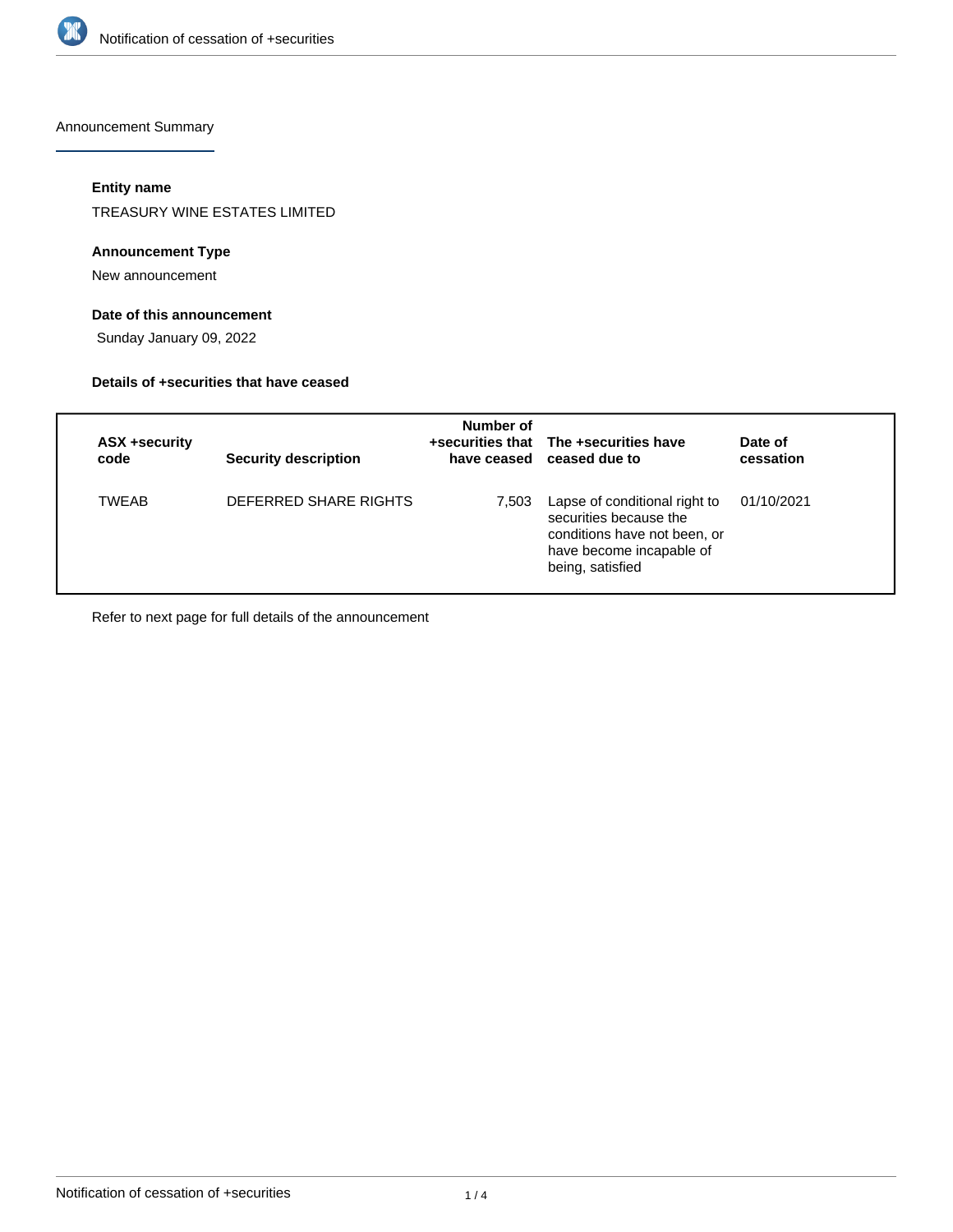

Part 1 - Announcement Details

## **1.1 Name of +Entity**

TREASURY WINE ESTATES LIMITED

We (the entity named above) provide the following information about our issued capital.

**1.2 Registered Number Type** ABN

**Registration Number** 24004373862

**1.3 ASX issuer code** TWE

**1.4 The announcement is** New announcement

# **1.5 Date of this announcement**

9/1/2022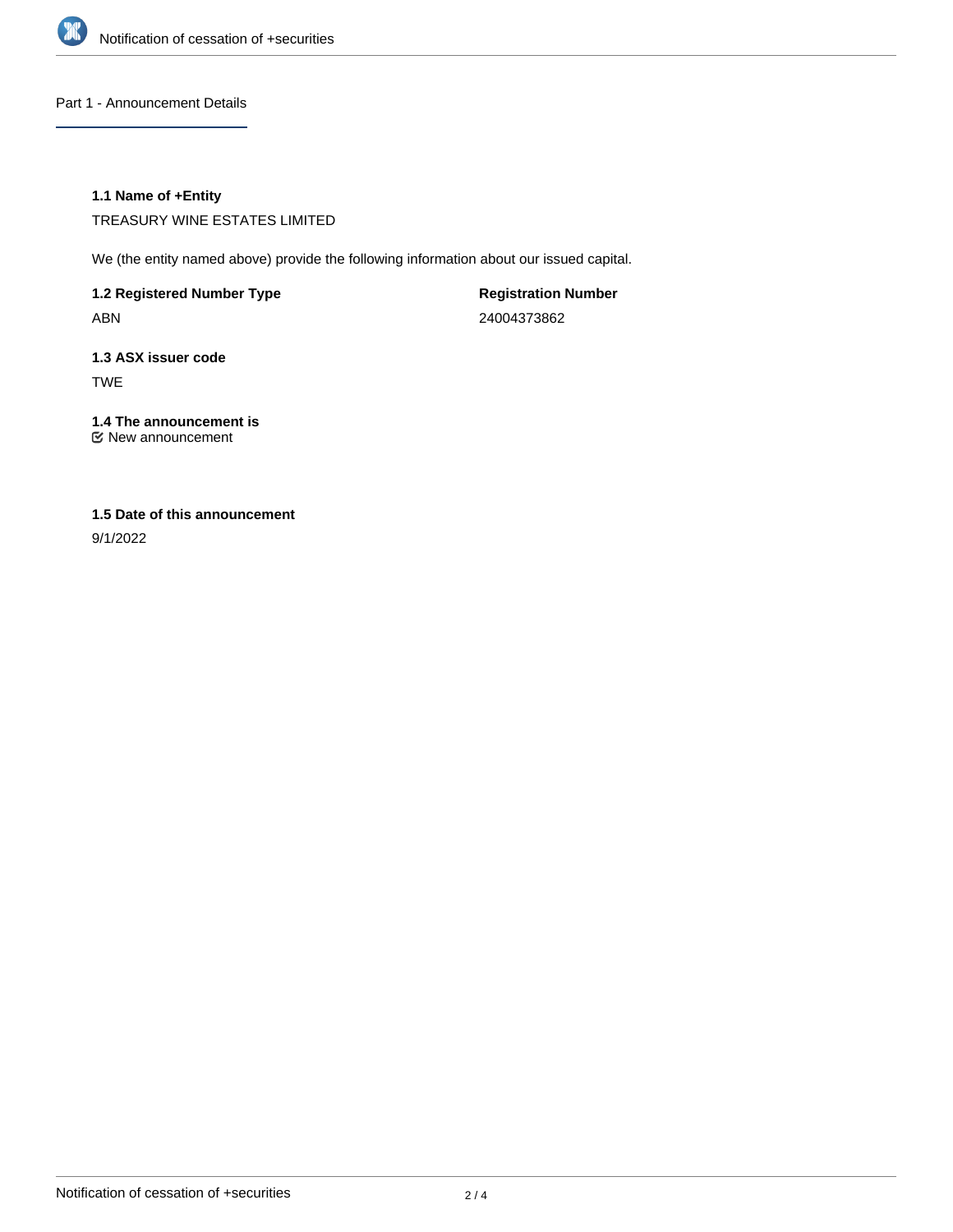

Part 2 - Details of +equity securities or +debt securities that have ceased

# **ASX +Security Code and Description**

TWEAB : DEFERRED SHARE RIGHTS

# **Unquoted +equity securities that have ceased**

**Number of securities that have ceased**

7,503

#### **Reason for cessation**

Lapse of conditional right to securities because the conditions have not been, or have become incapable of being, satisfied

**Is the entity paying any consideration for the cessation?** No

1/10/2021

**Any other information the entity wishes to notify to ASX about the cessation?**